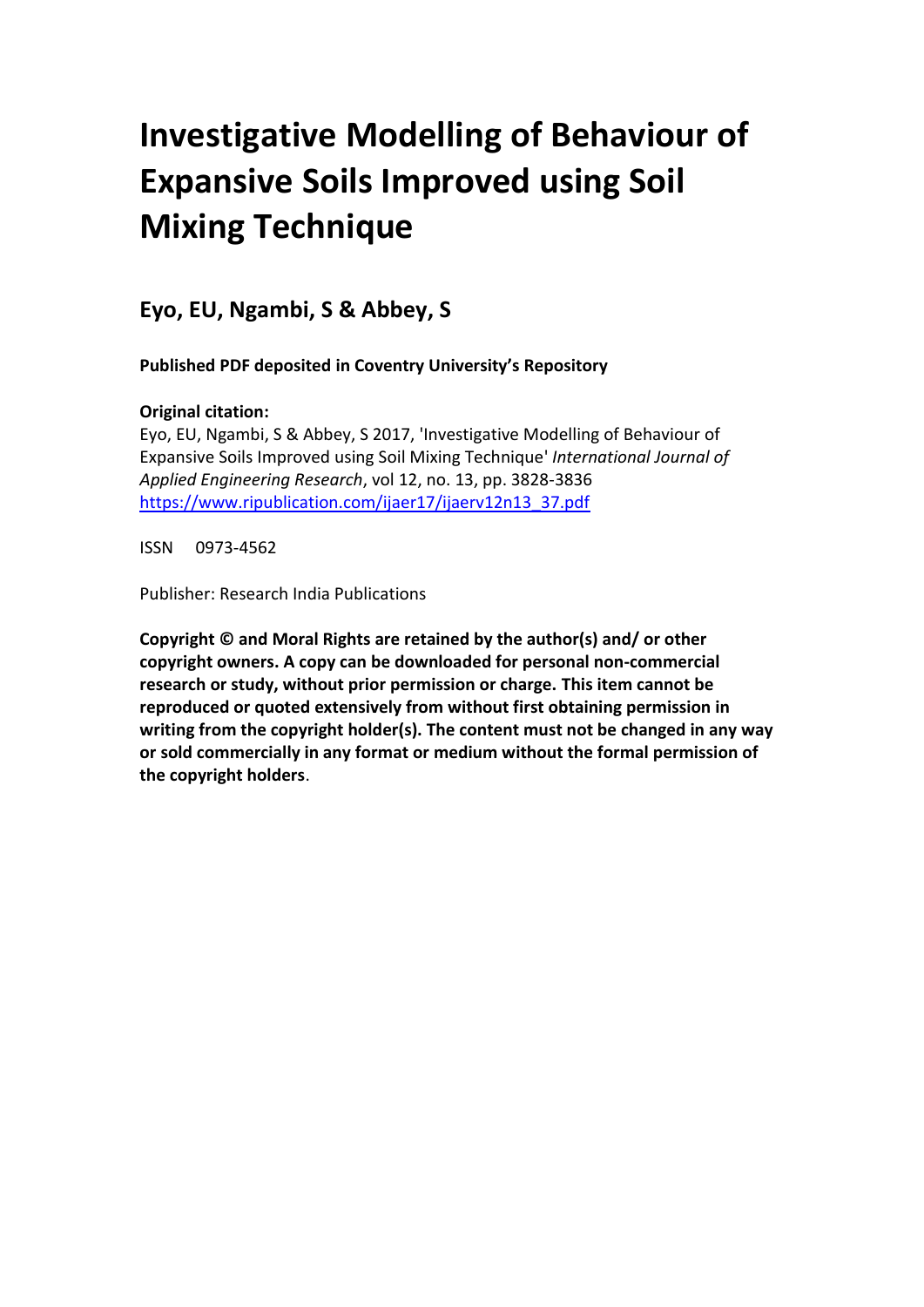# **Investigative Modelling of Behaviour of Expansive Soils Improved using Soil Mixing Technique**

#### **Eyo Umo Eyo,<sup>1</sup> Samson Ng'ambi<sup>1</sup>and Samuel Jonah Abbey<sup>1</sup>**

*<sup>1</sup>School of Energy, Construction and Environment, Department of Civil Engineering Architecture and Building, Faculty of Engineering and Computing, Coventry University, CV1 2HF, Coventry, United Kingdom.*

#### **Abstract**

This paper presents an investigative modelling of the behaviour of expansive soils improved using the soil mixing technique. In this study, the effect of cement and the inclusion of cementitious by – product materials such as Pulverised Fuel Ash (PFA) and Ground Granulated Blast Furnace Slag (GGBS) was investigated on the swelling behaviour of expansive soils through laboratory analysis and numerical modelling. Laboratory tests to determine the index properties of the natural soils and the improved samples were performed in accordance to current British Standards. Recent study [1] have shown that soil/cement/binder mixes modifies the plasticity properties of the mixed product at a water  $-$  to  $-$  cement ratio of 1:1. In this study, the analysis of the swelling behaviour was carried out using existing Plasticity Index (PI) - based correlations and one – dimensional oedometer test. Complimentary numerical modelling using MIDAS program was also performed. The analysis of result indicated a reduction in the plasticity index of the treated samples compared to the initial values of the untreated expansive soils. By using the PI-based equations, the swelling potential of the treated soils were effectively quantified and compared with the laboratory and numerical studies to determine the degree of variations from those of the untreated soils. Both experimental and numerical model showed a reduction of swelling potential of the treated expansive soil in the range of 43 – 80%.

# **INTRODUCTION**

Expansive soils are distributed extensively worldwide [2]. These soils are highly heterogeneous and unpredictable given their volume change cycle of swelling and shrinkage occasioned by environmental and seasonal variations [3]. For the purpose of foundation design, it is very imperative to carefully recognize and evaluate the expansive soil's capacity to swell or expand [4] so as to forestall the risk of potential structural failure and resultant economic losses [5]. The capacity to swell depends on the mineral content of the soil fines or quantity of monovalent cations absorbed on the surface of the clay minerals [3]. Montmorillonite clays tend to exhibits very high degree of swelling as compared to Illite and Kaolinite which both have moderate to none swell potentials [4]. Expansive soils that exhibit swelling problems consist of silty mudstones, bentonitic mudstones, argillaceous limestones, marls and altered conglomerates [6]. Other factors that affects the expansive soil's ability to swell are its relative density, moisture content at compaction, permeability, dry density, location of the groundwater table, past and existing overburden pressure, presence of vegetation and trees, etc [7].

Studies on the use of binders such as cement, lime, fly ash, ground granulated blast furnace slag (GGBS), polymers, polyesters, cement kiln Dust (CKD), etc to improve the consistency of soils of high swelling potential are documented in literatures [8], [7], [5], [9], and [6]. The immediate increase in workability and reduction in plasticity index of the expansive soil after mixing with binders is attributed to flocculation and agglomeration reactions in the hydration process. Meanwhile, the long-term gain in strength is due mainly to pozzolanic reactions [10].

Even though the use of cement and lime to improve the engineering properties of expansive soils has received much attention in the past 50 decades and over [5], current researches have demonstrated a shifting of interest to cover the application of industrial by-products or wastes like fly ash, GGBS, CKD, gypsum, etc used either as stand – alone binders or in combination with the traditional cement and lime binders [11]. The partial replacement of cement with industrial wastes in soil mixing has the combined effect of improving the quality of the soil materials, enhancing environmental friendliness and reducing the cost of construction processes [12].

Previous studies have used different parameters as design criteria to choose or predict the binder combinations and proportions for stabilization. According to Puppala [13], soils that possess a Plasticity Index (PI) value greater than 30 % may not be used typically for stabilizing or mixing with cement. However, Abbey et al. [1] have proven in their study that the improvement of soils of natural plasticity index in the range of 37% and 45% by the application of GGBS and PFA to cement can cause a significant reduction in the plasticity index and subsequent strength gain of those soils. Abbey et al. [1] also showed that the addition of Cement/PFA/GGBS has a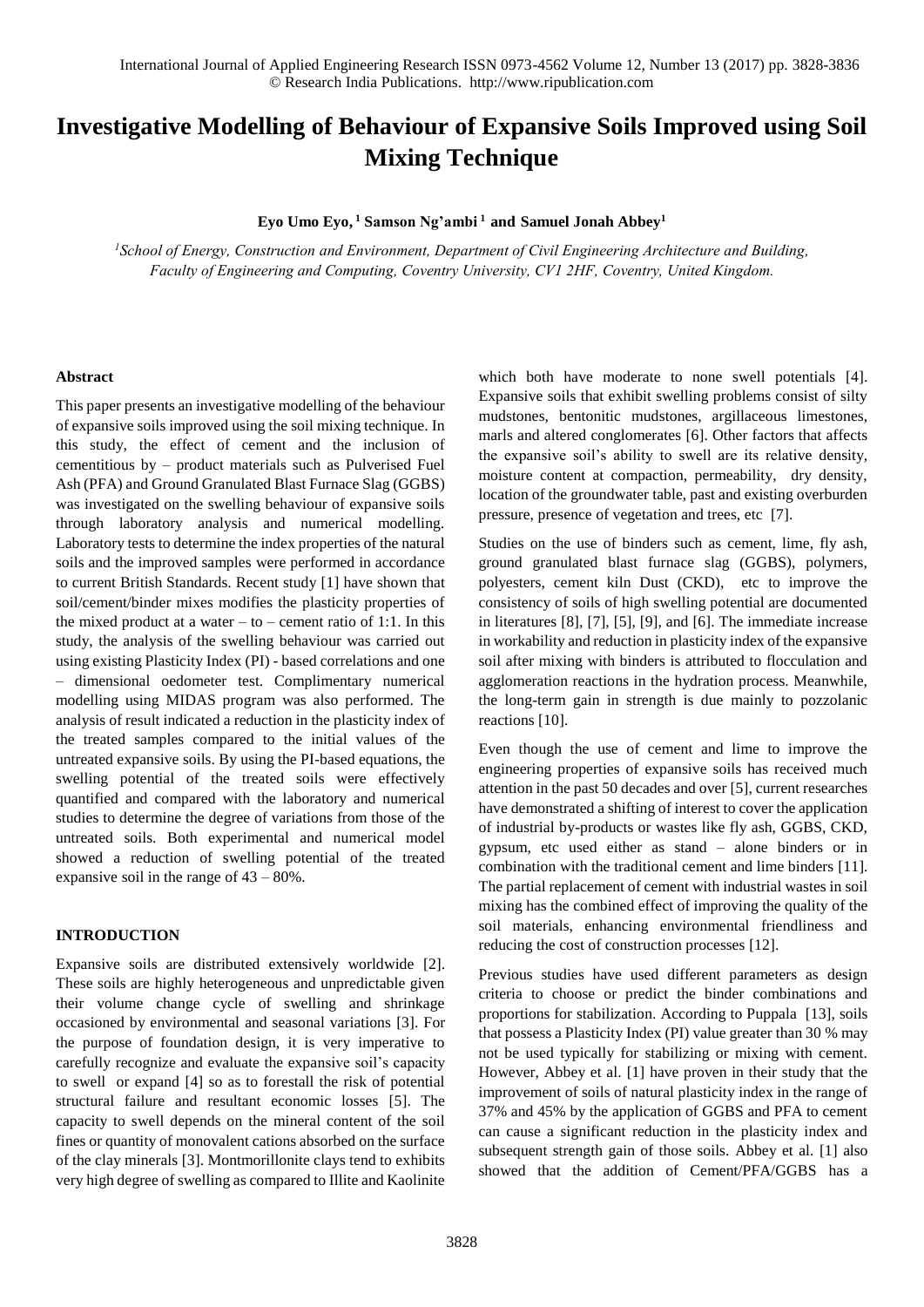significant influence on the PI of soils with lower plasticity than soils with higher plasticity. Khemissa and Mahamedi [7] demonstrated the effectiveness of the addition of lime and cement in different proportions to predict the swelling pressure and free swelling capacity of soils by using the dry unit weight, natural moisture content, clay content, and the Atterberg limits as basis of assessment. However, the determination of the vertical swell potential and behaviour of expansive soils by the addition PFA and GGBS in different predetermined proportions and combinations to cement treated expansive soils is quite limited in literature. Several methods (direct and indirect) have been developed and applied to measure the swelling potentials of expansive soils [9], [14], [3], [15], [16]. The indirect methods employed so far involve using soil properties and classification systems to assess the swelling potential, whereas the direct methods deal with the actual physical estimation of the swelling potentials mostly through laboratory schemes [16], [17]. In this study, the application of existing correlations as well as laboratory experiments and numerical analysis on the volume change characteristics of soils improved by the addition of PFA and GGBS to fixed quantities of cement shall be investigated.

# **MATERIALS AND METHODS**

# **Expansive Soils**

In this study, two distinct brownfield soils referred to here as Soil I and Soil II were collected at a depth of about 4m from construction sites in Coventry, United Kingdom and utilized. The soil samples were disturbed and can be classified as clay of high plasticity (CH) as per the Unified Soil Classification System (USCS) as shown in Table 1. Also, from the Casagrande Plasticity Chart adapted for location of Clay Minerals proposed by Holtz and Kovacs [18], Skempton [19], and Mitchell [20], the soil could be regarded as containing the mineral Montmorillonite which makes them expand during moisture ingress.

| Table 1. Properties of Soils |  |  |  |  |  |
|------------------------------|--|--|--|--|--|
|------------------------------|--|--|--|--|--|

|                                | <b>Soil Type</b> |                 |
|--------------------------------|------------------|-----------------|
| <b>Property</b>                | Soil I           | Soil II         |
| Liquid Limit $(LL, %)$         | 63               | 68              |
| Plastic Limit (PL, %)          | 20               | 31              |
| Plasticity Index (PI,<br>$%$ ) | 43               | 37              |
| <b>USCS</b> Classification     | CН               | CН              |
| Mineralogy                     | Montmorillonite  | Montmorillonite |

# **Additives**

Portland cement (CEM I), Class C Pulverise Fuel Ash (PFA) and Granulated Blast Furnace Slag (GGBS) were used in this study to improve the expansive soils. The chemical properties of these binders are given in **Table 2**. These cementitious binders were utilized because of their potential to reduce soil swelling as agreed by most researchers [21]. Furthermore, given their hydraulic property, reactions with these binders could proceed much quicker with results of gain in strength in the hydration process [22].

**Table 2.** Chemical Analysis of Binders

| <b>BINDER</b> | <b>OXIDE</b>     |      |                                                                     |      |       |      |       |              |       |      |                 |            |
|---------------|------------------|------|---------------------------------------------------------------------|------|-------|------|-------|--------------|-------|------|-----------------|------------|
|               | SiO <sub>2</sub> |      | $TiO2$ Al2O <sub>3</sub> Fe <sub>2</sub> O <sub>3</sub> MnO MgO CaO |      |       |      |       | $Na2O$ $K2O$ |       |      | $SO_3$ $P_2O_5$ | <b>LOI</b> |
| <b>CEMI</b>   | 19.63            | 0.26 | 4.71                                                                | 3.25 | 0.09  | 1.17 | 64.09 | 0.27         | 0.73  | 2.94 | 0.20            | 3.22       |
| <b>PFA</b>    | 52.15            | 0.87 | 19.61                                                               | 7.10 | 0.07  | 2.00 | 4.40  | 1.06         | 1.93  | 0.54 | 0.45            | 9.48       |
| <b>GGBS</b>   | 33.28            | 0.57 | 13.12                                                               | 0.32 | 0.316 | 7.74 | 37.16 | 0.33         | 0.474 | 2.21 | 0.009           | 4.42       |

# **Laboratory Testing**

A series of laboratory tests as per British Standard [23] were conducted to determine the Atterberg limits of the untreated soils and the treated soils with different predetermined percentages of the binders. The soil specimens were mixed manually and the different binder proportions shown in Tables 3a & b are the percentage of the dry weight of the untreated soils. Treated samples were then tested to obtain the index properties Liquid Limits and

Plastic Limits which are very relevant for this study. The plasticity index derived from the test were utilized to predict the soil's ability to undergo swelling. Furthermore, standard laboratory one – dimensional oedometer test [24] was carried out with seating pressure load of 25kPa on Soil II to measure the swell percent  $(\Delta h/H)$  of the natural sample and the sample treated with 10 % of CEM I. Deformation readings were recorded after 24hrs of consolidation.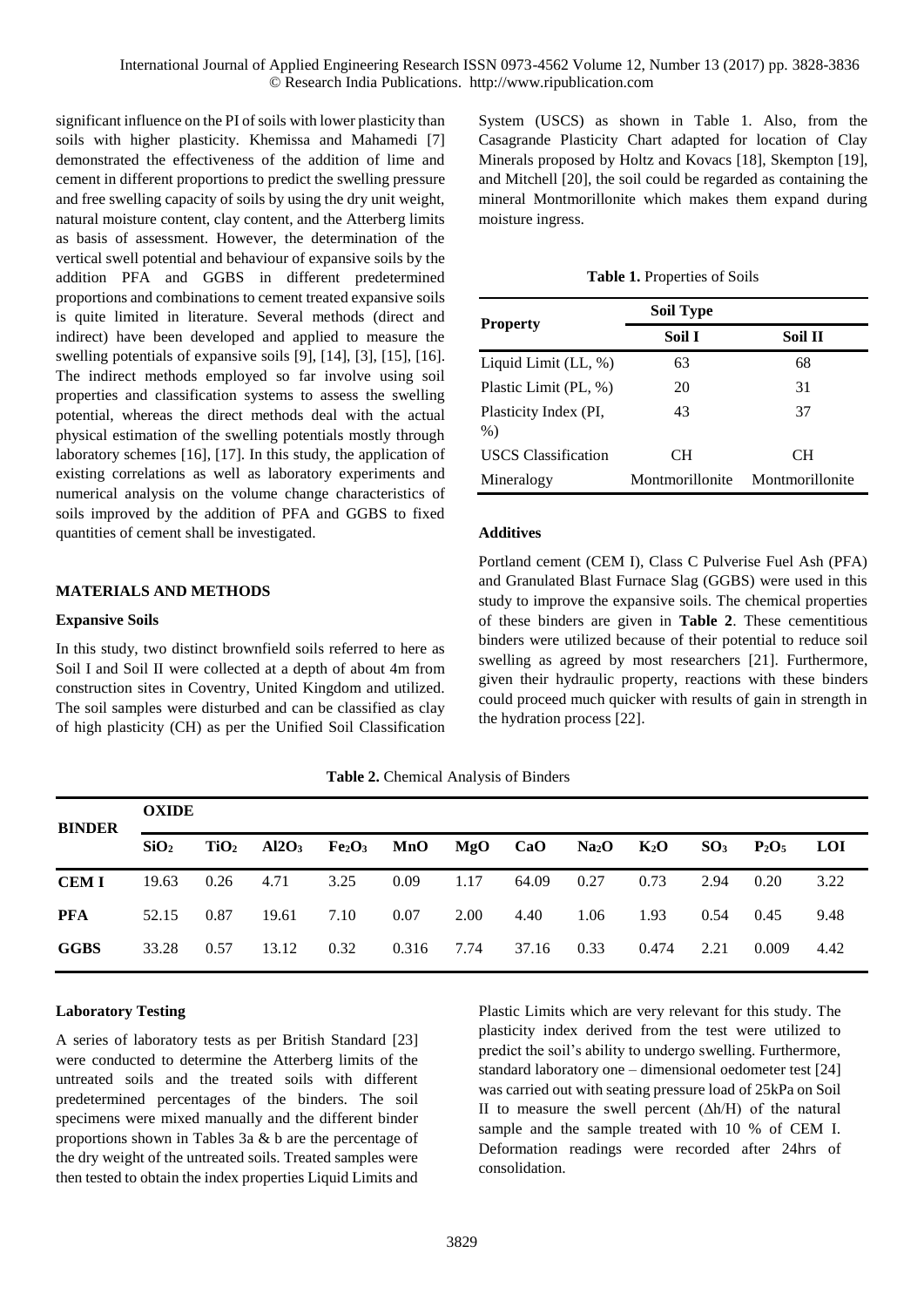| <b>Sample</b>                | <b>Binder Proportion</b><br>(% by Wt. of dry soil) |        |                           | LL              | PL | PI | Free Swelling $(\% )$ |                |                         |  |  |
|------------------------------|----------------------------------------------------|--------|---------------------------|-----------------|----|----|-----------------------|----------------|-------------------------|--|--|
|                              | <b>CEMI</b><br>(C)                                 | PFA(F) | <b>GBBS</b><br><b>(G)</b> | Percent $(\% )$ |    |    | Seed et al.<br>(1962) | Chen<br>(1988) | Puppala et al<br>(2014) |  |  |
| <b>Untreated Soil</b><br>(S) |                                                    |        | $\overline{\phantom{0}}$  | 63              | 20 | 43 | 20.9                  | 9.4            | 9.8                     |  |  |
| SC5                          | 5                                                  |        |                           | 54              | 14 | 40 | 17.5                  | 7.3            | 8.9                     |  |  |
| <b>SC10</b>                  | 10                                                 |        | $\overline{\phantom{0}}$  | 53              | 16 | 37 | 14.4                  | 5.7            | 7.9                     |  |  |
| $SC5-F5$                     | 5                                                  | 5      | $\overline{\phantom{a}}$  | 57              | 22 | 35 | 12.6                  | 4.8            | 7.4                     |  |  |
| <b>SC5-F10</b>               | 5                                                  | 10     | $\overline{\phantom{0}}$  | 43              | 15 | 28 | 7.3                   | 2.7            | 5.4                     |  |  |
| $SC5-G5$                     | 5                                                  |        | 5                         | 47              | 11 | 36 | 13.5                  | 5.2            | 7.7                     |  |  |
| <b>SC5-G10</b>               | 5                                                  |        | 10                        | 50              | 21 | 29 | 8.0                   | 2.9            | 5.6                     |  |  |

**Table 3a.** Soil – Binder Combination Matrix – Soil I

**Table 3b.** Soil – Binder Combination Matrix – Soil II

| <b>Sample</b>             | <b>Binder Proportion</b><br>(% by Wt. of dry soil) |                   |                          | PI              | Free Swelling $(\% )$ |             |                         |  |
|---------------------------|----------------------------------------------------|-------------------|--------------------------|-----------------|-----------------------|-------------|-------------------------|--|
|                           | <b>CEMI</b><br>(C)                                 | <b>PFA</b><br>(F) | <b>GBBS</b><br>(G)       | Percent $(\% )$ | Seed et al<br>(1962)  | Chen (1988) | Puppala et al<br>(2014) |  |
| <b>Untreated Soil (S)</b> |                                                    | -                 |                          | 37              | 14.5                  | 5.7         | 7.9                     |  |
| SC5                       | 5                                                  | ۰                 | $\overline{\phantom{a}}$ | 30              | 8.7                   | 3.2         | 5.9                     |  |
| <b>SC10</b>               | 10                                                 | -                 |                          | 25              | 5.6                   | 2.1         | 4.6                     |  |
| $SC5-F5$                  | 5                                                  | 5                 | $\overline{\phantom{a}}$ | 32              | 10.2                  | 3.7         | 6.5                     |  |
| <b>SC10-F10</b>           | 10                                                 | 10                |                          | 23              | 4.5                   | 1.8         | 4.1                     |  |
| <b>SC5-F5-G5</b>          | 5                                                  | 5                 | 5                        | 27              | 6.7                   | 2.5         | 5.1                     |  |
| <b>SC10-F10-G10</b>       | 10                                                 | 10                | 10                       | 18              | 2.5                   | 1.2         | 2.9                     |  |

# **Numerical Modelling**

The One – dimensional consolidation modelled numerically was used to simulate the potential for axial swell strain of both the weak soil and the treated sample by loading an embankment on them. The amount of displacement experienced by the soils shall be utilized to derive the soils' swelling potential. The commercial version of the SoilWorks 2D Soft Ground Module of the Midas GTS program shall be utilized for the analysis. This method in the plain strain condition simulates both the laboratory oedometer one – dimensional consolidation testing for axial swell measurement as well as the real field conditions with a relative degree of accuracy [25]. The model geometry with boundary conditions are as shown in **Figures 2 & 3.** Data collected from the laboratory testing of both the weak and stabilized soils were used as parameters for the numerical modelling.



**Figure 2.** Embankment Setup with Dimensions.



**Figure 3.** 2D Embankment Model Having Boundary Conditions.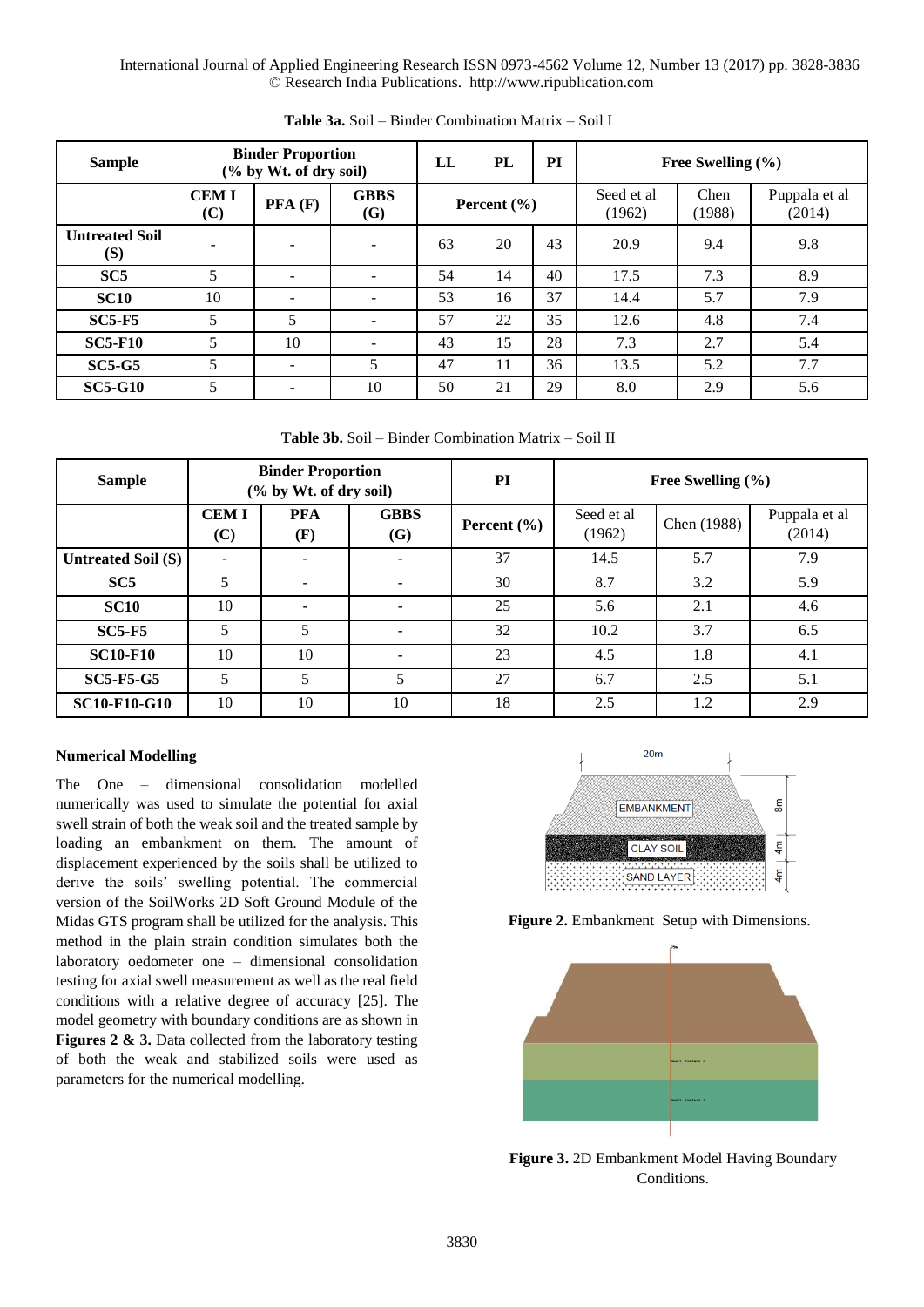#### **RESULTS AND DISCUSSION**

#### **Effect of Binders on Soil Properties**

The addition of CEM I, PFA and GGBS in different proportions to the natural soils resulted in a general decrease of the soil's liquid Limits and hence the Plasticity Index (PI) as seen in **Figure. 2a**. the most significant change is observed when 10% of PFA and GGBS were added to 5% of cement each in Soil I given that the PI for these mixture proportions was the lowest. The same trend could be said of Soil II when the soil was treated with 10% of cement and 10% of PFA and GGBS each (see **Figure. 2b**). This behaviour, according to Sakar and Islam [5], could be attributed to the cation exchange and flocculation–aggregation of mixture of the soil with the binders which causes a reduction in the plasticity index of soil.



Figure 2a. Variation of Plasticity Index with soil – binder content



**Figure 2b.** Variation of Plasticity Index with soil – binder content

# **Swelling Potential.**

The Plasticity Index (PI) of soils can be used to indirectly predict the swelling potentials of expansive soils [26] and [7]. In this study, three empirically derived PI correlations expressed by Eqs  $1 - 3$  below, proposed and initially applied by Seed et al. [27], Chen [17], and Puppala et al. [26] respectively to predict the swelling of untreated soils, were examined and used for the determination of the vertical swell strain of the treated soils. The empirical correlations suggested by Seed et al. [27] and Chen [17] (herein after referred to as **Eq. 1** and **Eq. 2)** were derived through a one-dimensional swell test and analysis without a seating pressure and with moderately applied seating pressure respectively. Meanwhile, Puppala et al. [26] (called **Eq. 3** in this study) used a three – dimensional swell strain test to arrive at their correlation by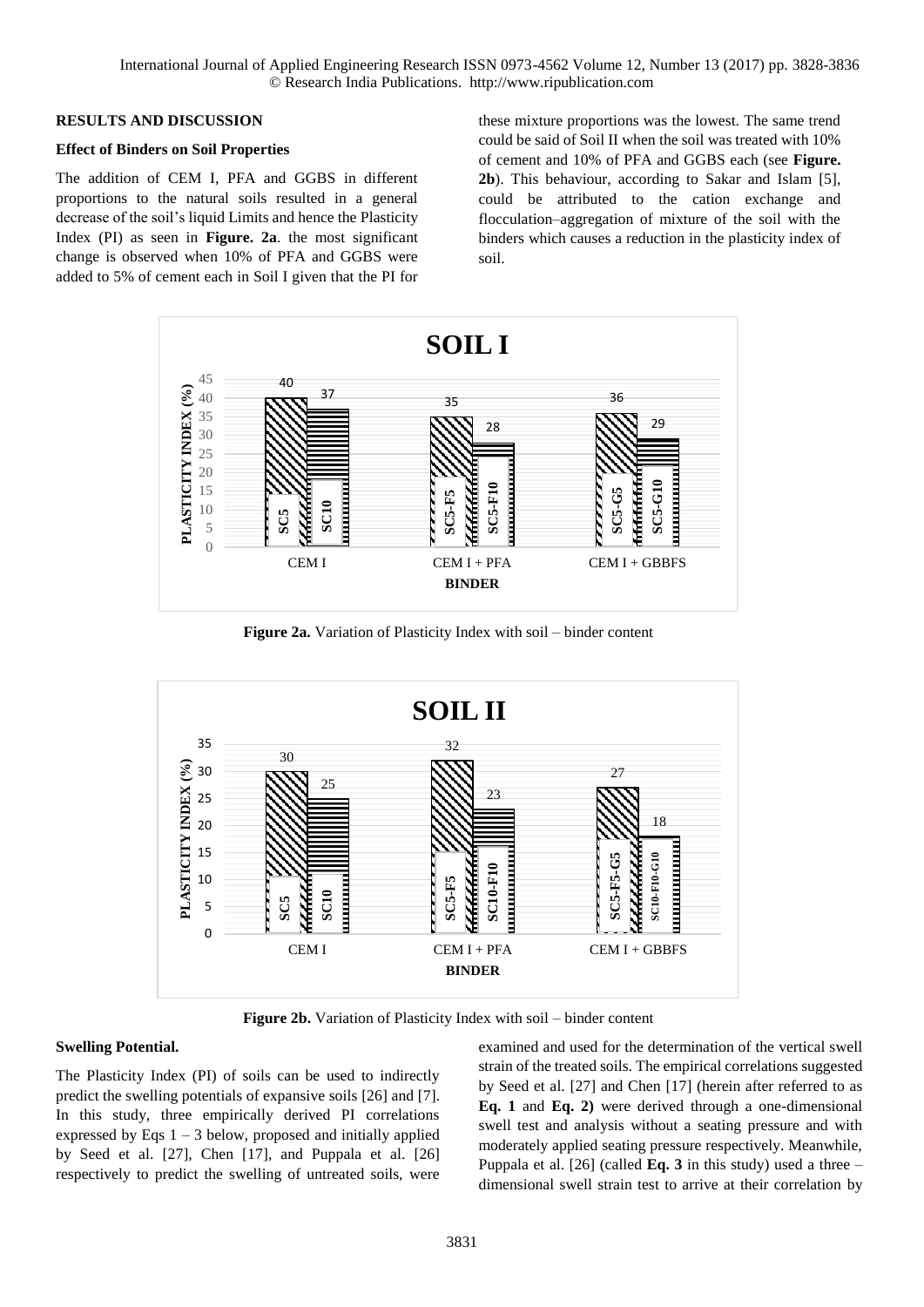allowing lateral soil movements in the tested sample but without any seating pressures.

| $V_s = 2.16 \times 10^{-5} (PI)^{2.44} (%)$ | <b>Eq.1,</b> (Seed et al. 1962) |
|---------------------------------------------|---------------------------------|
| $V_s = 0.2558e^{0.0838\,PI}$ (%)            | Eq.2, (Chen, $1988$ )           |
| $V_s = 0.05 \times (PI)^{1.415}$ (%)        | Eq.3, (Puppala et al. $2014$ )  |

Figures 3a & b for both Soils I and II respectively show a clear trend of reduction in swelling potential for all treated samples for all binder combinations compared to the untreated samples. The most effective result was obtained with the addition of 10% PFA and 10% GGBS to 5% of cement for Soil I and 10% PFA and 10% GGBS to 10% cement for Soil II which reduced the swelling potential by: 62% using **Eq. 1** Seed et al. [27], 69% using **Eq. 2,** Chen [17] and 43% using **Eq. 3,** Puppala et al. [26] on Soil I. Similarly by: 83% (**Eq. 1**), 80% (**Eq. 2**) and 64% (**Eq. 3**) for Soil II. The apparent variation in results produced by these correlations could be due to the different physical testing procedures followed by the authors to derive the empirical equations.



**Figure 3a.** Variation of Free Swelling with Binder Proportions for Soil I



**Figure 3b.** Variation of Free Swelling with Binder Proportions for Soil II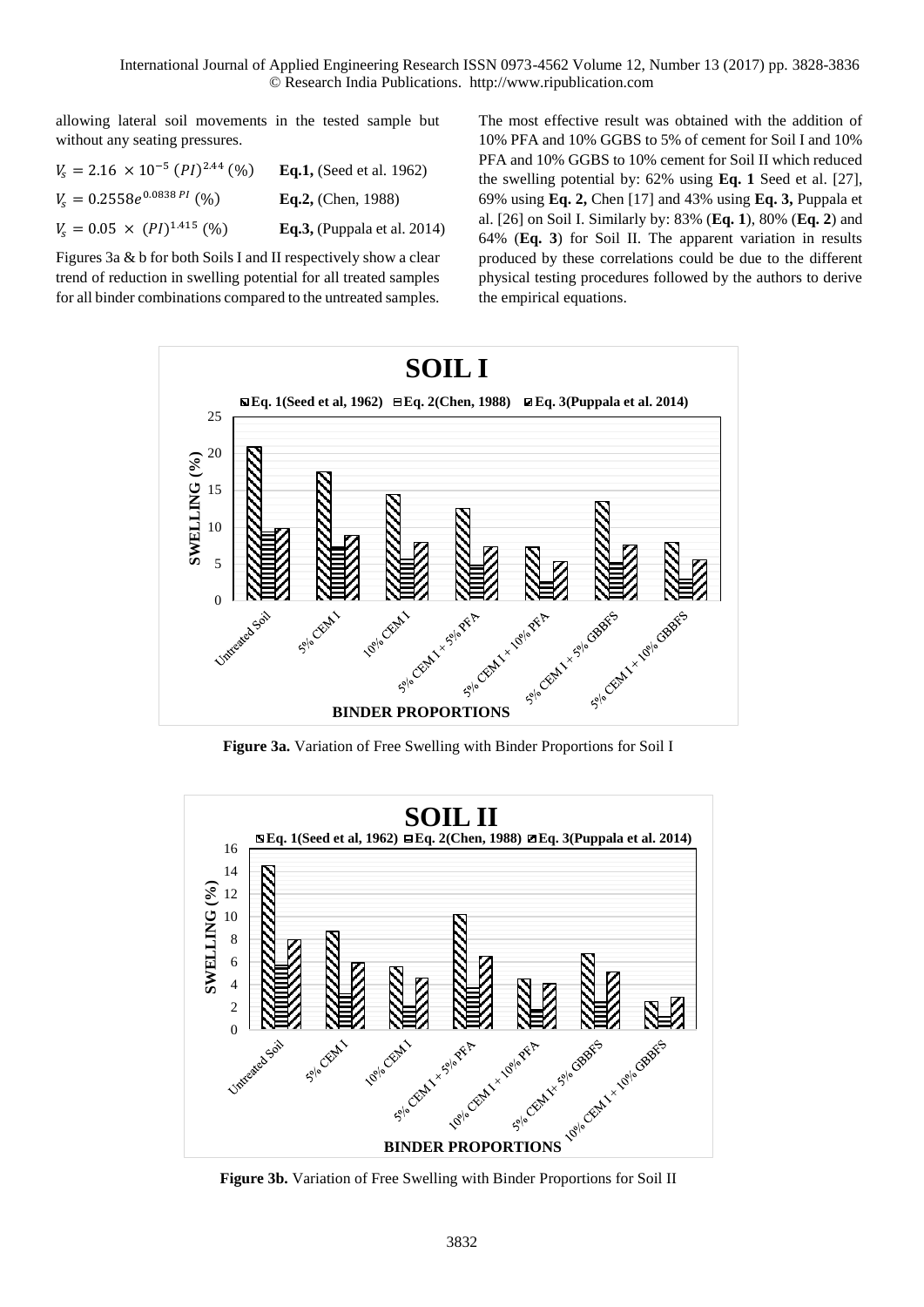It could also be observed in Figures 4a & b that the result of correlation of **Eq. 3** seems to be somewhere between those of **Eq. 1** and **Eq. 2** for Soil I. However, there seems to be a point of convergence for **Eq. 1** and **Eq. 3** when both curves are extrapolated backwards. At this point, the improved sample with an estimated PI of about 20% would yield a value of swelling of approximately 3.5%. The same trend is observed in Soil II where the point of convergence yields nearly 3.5% swelling at a value of PI of just above 20%. Even though this appears to be a critical point, further tests on different expansive soil types may be needed to succinctly describe and establish the physical significance of the converging point.



**Figure 4a.** Relationship between Plasticity Index & Swelling Potential



**Figure 4b.** Relationship between Plasticity Index & Swelling Potential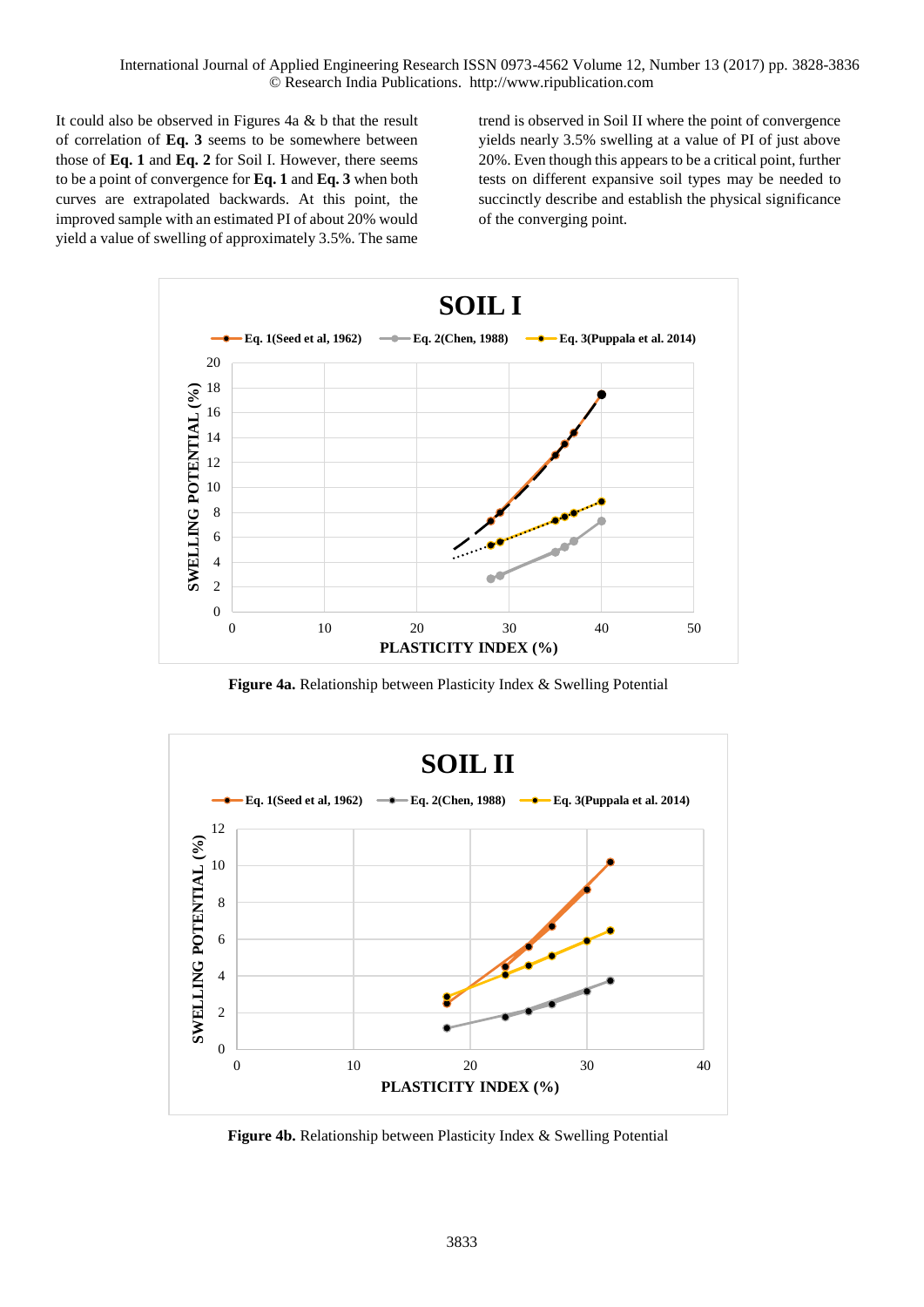# **Verification of Swell Potential Correlations.**

Again, it is important to reiterate that equations  $1 - 3$ developed were initially proposed for the prediction of the amount of swelling in natural soils. However, for this research, the equations have been applied to predict and determine the amount of swelling of treated soils. The oedometer experiment as well as the numerical analysis

carried out were used to compare the degree of variation of the equations from their original intended use. Results of the consolidation test through the loaded method, numerical analysis and Eq.  $1 - 3$  used to derive the axial swell strain of both the samples treated with 10% of cement (CEM I) binders are shown plotted in **Figure 5**.



**Figure 5.** Variation of Swell Prediction Methods

From the graph of **Figure 5**, it is quite obvious that the addition of the cementitious binder has worked to reduce the swelling capacity of the natural soil. It could be observed that the result obtained from this study' s oedometer experiment offers an upper limit for the prediction of the potential of the soil to swell for both treated and untreated soils whereas **Eq. 2** and **Eq. 3** correlations demonstrate an almost equal but lower prediction limits. Comparing the degree of variation in the swell prediction for the untreated soils using the developed equations against that arrived at in consolidation experiment, predictions using **Eq. 1** even though is slightly equal to the numerical result, deviates by about 26% from experiment while **Eq. 2** and **Eq. 3** varied by about 70% and 60% respectively. However, in considering the treated soil, the PI – based relationships derived and represented by **Eq.1**, **Eq. 2** and **Eq. 3** contrasted with the swell percent from this study's oedometer experiment by 56%, 83% and 64% respectively. The behaviour of the loaded natural and treated soil is quite interesting as given by the numerical

study as the vertical swell strain is shown to be reduced only marginally.

# **STUDY SUMMARY**

In conclusion, this study has shown that:

- Adding predetermined quantities of PFA and GGBS to fixed quantities of cement can positively change the plasticity properties of expansive soils, thus enhancing its volume change behaviour.
- The study also demonstrated the potential of indirectly predicting the swelling potential of expansive soils by using empirical correlations as those developed by Seed et al (1962), Chen (1988) and (Puppala et al 2014) with further refining of these models compared with the study carried out in this research.
- Using the developed equations indicated a variation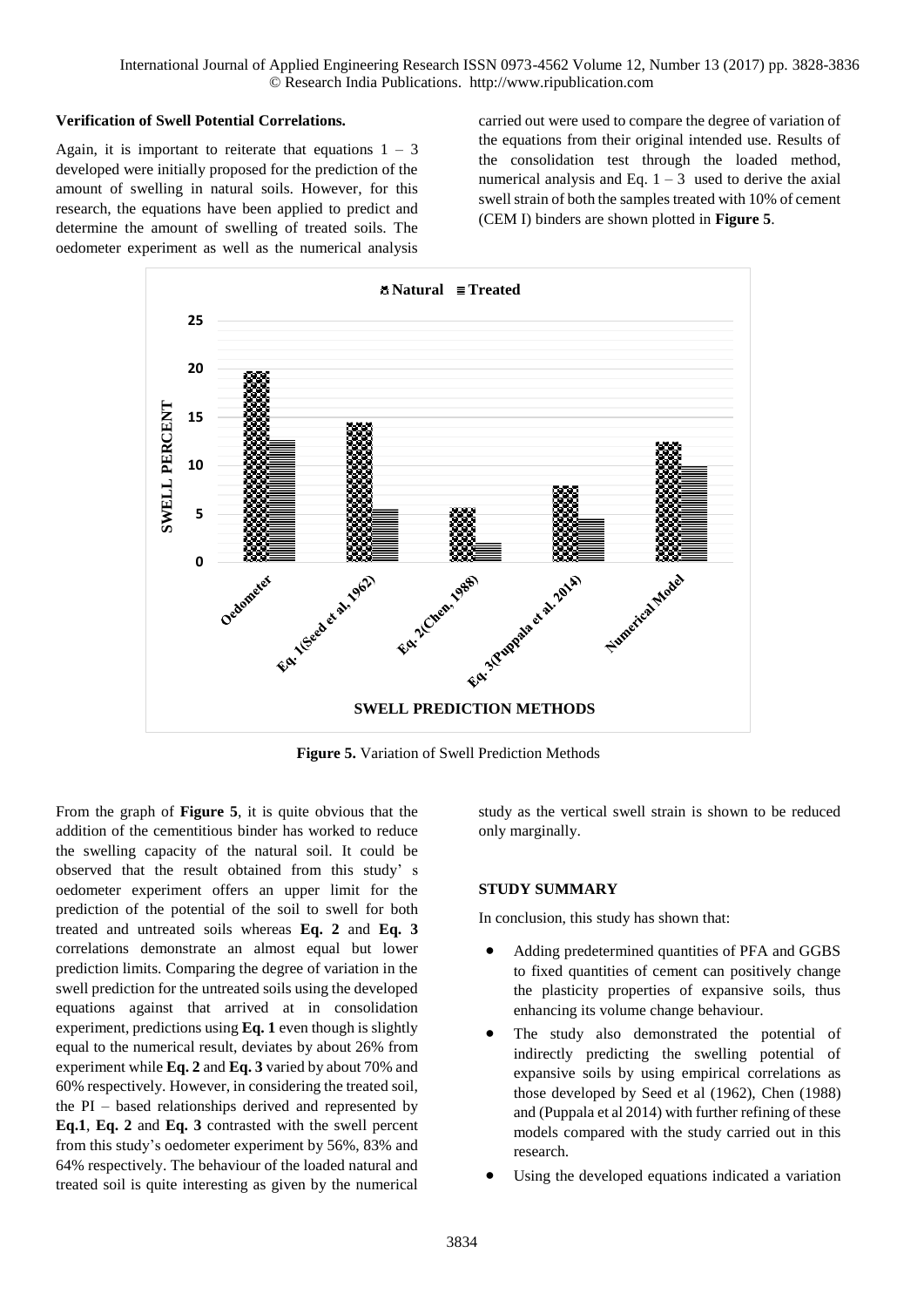in the prediction of the swell potential by up to 62%. However, the prediction that closely represented the physical experiment from this study is that put forth by (Puppala et al 2014).

 The utilization of industrial by – products or wastes cannot be limited to improvement of strength properties of weak soils only but can be extended to controlling problematic challenges posed by expansive soils.

# **REFERENCES**

- [1] Abbey, S. J. Ngambi, S., and Coakley, E., "Effect Of Cement And By-Product Material Inclusion On Plasticity Of Deep Mixing Improved Soils," *International Journal of Civil Engineering and Technology (IJCIET)* vol. 7, no. 5, pp. 265–274, 2016.
- [2] Guney, Y., Sari D., Cetin M, and M. Tuncan, "Impact of cyclic wetting-drying on swelling behavior of limestabilized soil," *Handb. Environ. Chem. Vol. 5 Water Pollut.*, vol. 42, no. 2, pp. 681–688, 2007.
- [3] Dang, L. C, Fatahi, B., and Khabbaz. H., "Behaviour of Expansive Soils Stabilized with Hydrated Lime and Bagasse Fibres," *Procedia Eng.*, vol. 143, no. Ictg, pp. 658– 665, 2016.
- [4] Samtani, N. C. and Nowatzki, E. A. Soils and Foundations, *Federal Highway Administration Publication*, "Reference Manual – Volume I," 2006.
- [5] Sarkar, G and Islam, M. "Study on the Geotechnical Properties of Cement based Composite Fine-grained Soil," *Int. J. Adv. Struct. Geotech. Eng.*, vol. 1, no. 2, 2012.
- [6] Al-Rawas, A. A., Hago, A. W., and Al-Sarmi, H "Effect of lime, cement and Sarooj (artificial pozzolan) on the swelling potential of an expansive soil from Oman," *Build. Environ.*, vol. 40, no. 5, pp. 681–687, 2005.
- [7] Khemissa, M and Mahamedi, A "Cement and lime mixture stabilization of an expansive overconsolidated clay," *Appl. Clay Sci.*, vol. 95, pp. 104–110, 2014.
- [8] Abbey, S. J., Ngambi, S., and Ngekpe, B. E "Understanding The Performance Of Deep Mixed Column Improved Soils - A Review," *International Journal of Civil Engineering and Technology (IJCIET)* vol. 6, no. 3, pp. 97–117, 2015.
- [9] Seco, A., Ramírez, L. Miqueleiz, and B. García, "Stabilization of expansive soils for use in construction," *Appl. Clay Sci.*, vol. 51, no. 3, pp. 348– 352, 2011.
- [10] Keramatikerman, M., Chegenizadeh, A., and Nikraz,

H. "Effect of GGBFS and lime binders on the engineering properties of clay," *Appl. Clay Sci.*, vol. 132–133, pp. 722–730, 2016.

- [11] Modarres, A., and Nosoudy, Y. M. "Clay stabilization using coal waste and lime - Technical and environmental impacts," *Appl. Clay Sci.*, vol. 116–117, pp. 281–288, 2015.
- [12] Obuzor, G. N., Kinuthia, J. M., and Robinson, R. B., "Soil stabilisation with lime-activated-GGBS-A mitigation to flooding effects on road structural layers/embankments constructed on floodplains," *Eng. Geol.*, vol. 151, pp. 112–119, 2012.
- [13] Puppala, A. J., "Advances in Ground Modification with Chemical Additives: From Theory to Practice," *Transp. Geotech.*, vol. 9, pp. 123–138, 2016.
- [14] Nalbantoğlu, Z. "Effectiveness of class C fly ash as an expansive soil stabilizer," *Constr. Build. Mater.*, vol. 18, no. 6, pp. 377–381, 2004.
- [15] Erguler, Z . A and Ulusay, R. "A simple test and predictive models for assessing swell potential of Ankara (Turkey) Clay," *Eng. Geol.*, vol. 67, no. 3–4, pp. 331–352, 2003.
- [16] Puppala, A. J., Manosuthikij, T., and Chittoori, B. C. S., "Swell and shrinkage characterizations of unsaturated expansive clays from Texas," *Eng. Geol.*, vol. 164, pp. 187–194, 2013.
- [17] Chen, F. H. "Foundations on Expansive Soils in Mexico," *Elsevier*, 1988.
- [18] Holtz, R., and Kovacs, W. D *An Introduction to Geotechnical Engineering*. Prentice Hall, Engelwood Cliffs, New Jersey, 1989.
- [19] Skempton, A . W "The Colloidal ' Activity ' of Clays," *Proc. 3rd Int. Conf. Soil Mech., Zürich*, pp. 57–61, 1953.
- [20] Mitchell, J. K. *Fundamentals of soil behavior*, 3rd ed. Hoboken, NJ : John Wiley & Sons, 2005.
- [21] Chittoori, B. C. S "Clay Mineralogy Effects On Long-Term Performance Of Chemically Treated Expansive Clays," Doctoral Thesis, University of Texas at Arlington, 2008.
- [22] Ahnberg, H. *Strength of Stabilised Soils*. Doctoral Thesis, Department of Construction Sciences, Swedish Geotechnical Institute 2006.
- [23] British Standards Institution, *British Standard 1377-2: 1990. Methods of Test for Soils for Civil Engineering Purposes: Part 2: Classification Tests'*. 1990.
- [24] British Standards Institution, *British Standard 1377-5: 1990. Methods of Test for Soils for Civil Engineering*